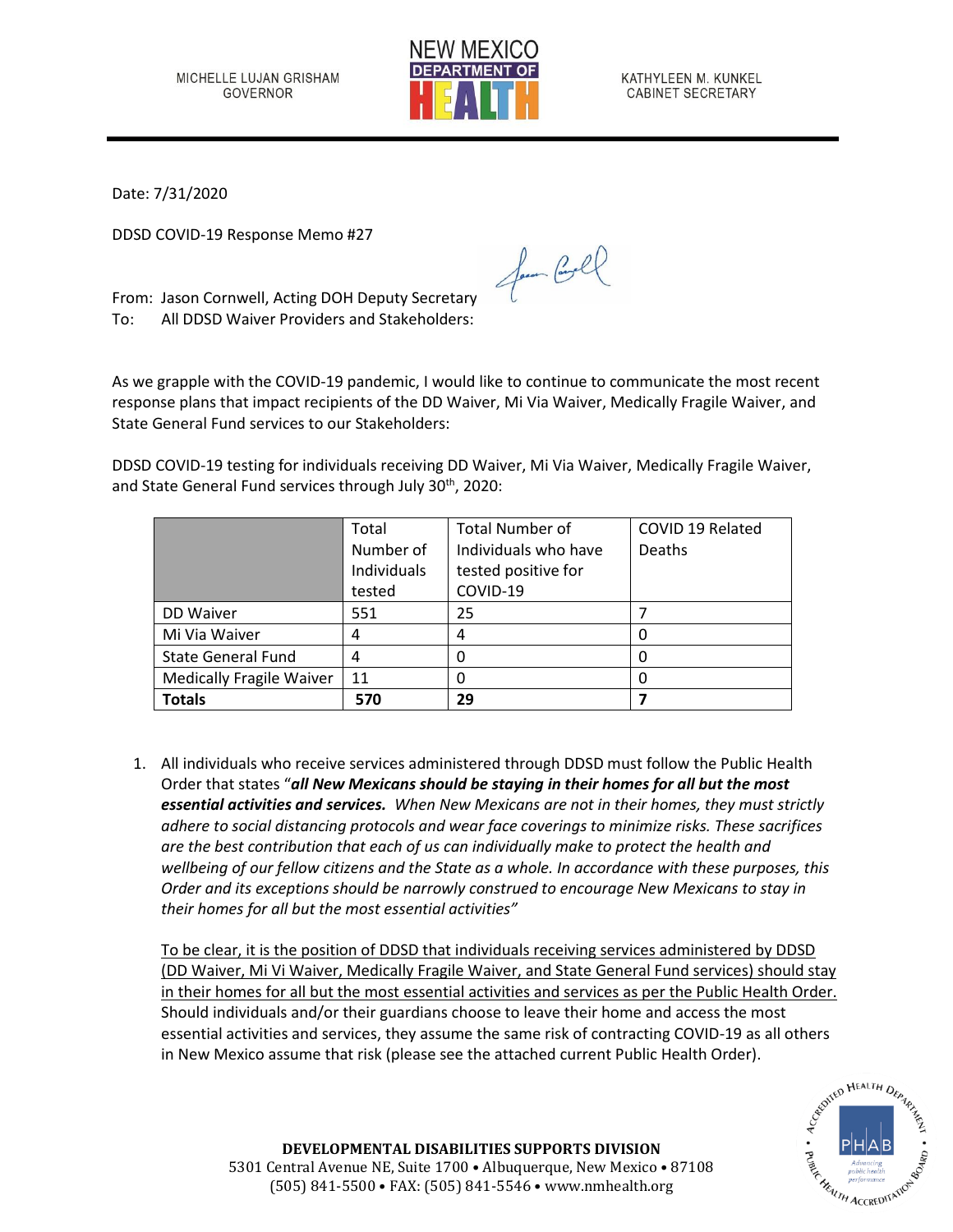- 2. Beginning August 1, 2020 Provider Agency Nurses may resume face to face visits in accordance with DD Waiver Standards. It is required that the notes resulting from these visits must be entered in Therap in accordance with March 20, 2020 Guidance Document (please see the attached document). Provider Agency Nurses must wear appropriate PPE, maintain social distancing if possible, and abide by COVID Safe Practices.
- 3. Beginning August 1, 2020 Occupational Therapy, Physical Therapy, Speech Language Pathology, and Behavior Support Consultants may resume face to face therapy (clinical sessions) in the home. Therapists and Behavior Support Consultants must wear appropriate PPE, maintain social distancing if possible, and abide by COVID Safe Practices. Clinical sessions must be scheduled at least 24 hours in advance with the Provider (please see the attached document for additional detail).
- 4. Beginning August 1, 2020 outdoor visitation may begin for Family Members and Guardians for individuals in Supported Living and Intensive Medical Living Services (please see the attached document for additional detail). Indoor visitation is not permitted at this time.
- 5. **DDSD Re-Opening Committee**: The DDSD Re-Opening Committee will be hosting its fifth meeting with Advocacy Partners on Friday**, July 31st , from 1:00-3:00pm** to continue our conversation regarding the re-opening of services for DD Waiver, Mi Via Waiver, Medically Fragile Waiver, and State General Fund services. Recordings of the meetings can be found at DDSD's COVID-19 page using the following link [https://www.nmhealth.org/about/ddsd/diro/ddcv/\)](https://www.nmhealth.org/about/ddsd/diro/ddcv/).
- 6. Attached is guidance from DDSD regarding requirements for team meetings to discuss and plan for COVID-19 related needs and changes to service delivery. If you have questions regarding this document please contact Jennifer Rodriguez, Community Programs Bureau Chief at [jennifer.rodriguez@state.nm.us](mailto:jennifer.rodriguez@state.nm.us) or Christina Hill, Community Programs Deputy Bureau Chief at christina.hill@state.nm.us
- 7. DDSD has been informed by the Centers for Medicare and Medicaid Services (CMS) that retainer payments will not be approved beyond three (3), thirty (30) day periods. DDSD received approval from CMS to authorize retainer payments effective March 16, 2020 through June 30, 2020. This decision from CMS means that retainer payments will not and cannot be extended beyond June 30, 2020.
- 8. Resource Website: <https://nmhealth.org/about/ddsd/diro/ddcv/>
- 9. Should I be Tested? <https://cv.nmhealth.org/should-i-get-tested/>
- 10. Test Portal: <https://cvresults.nmhealth.org/>
- 11. HSD Portal Page: <https://nmmedicaid.portal.conduent.com/static/covid.htm>
- 12. New Mexico Crisis Line 1-855-NMCRISIS **1-855-662-7474**.
- 13. New Mexico Healthcare Worker and First Responder Support Line **1-855-507-5509**